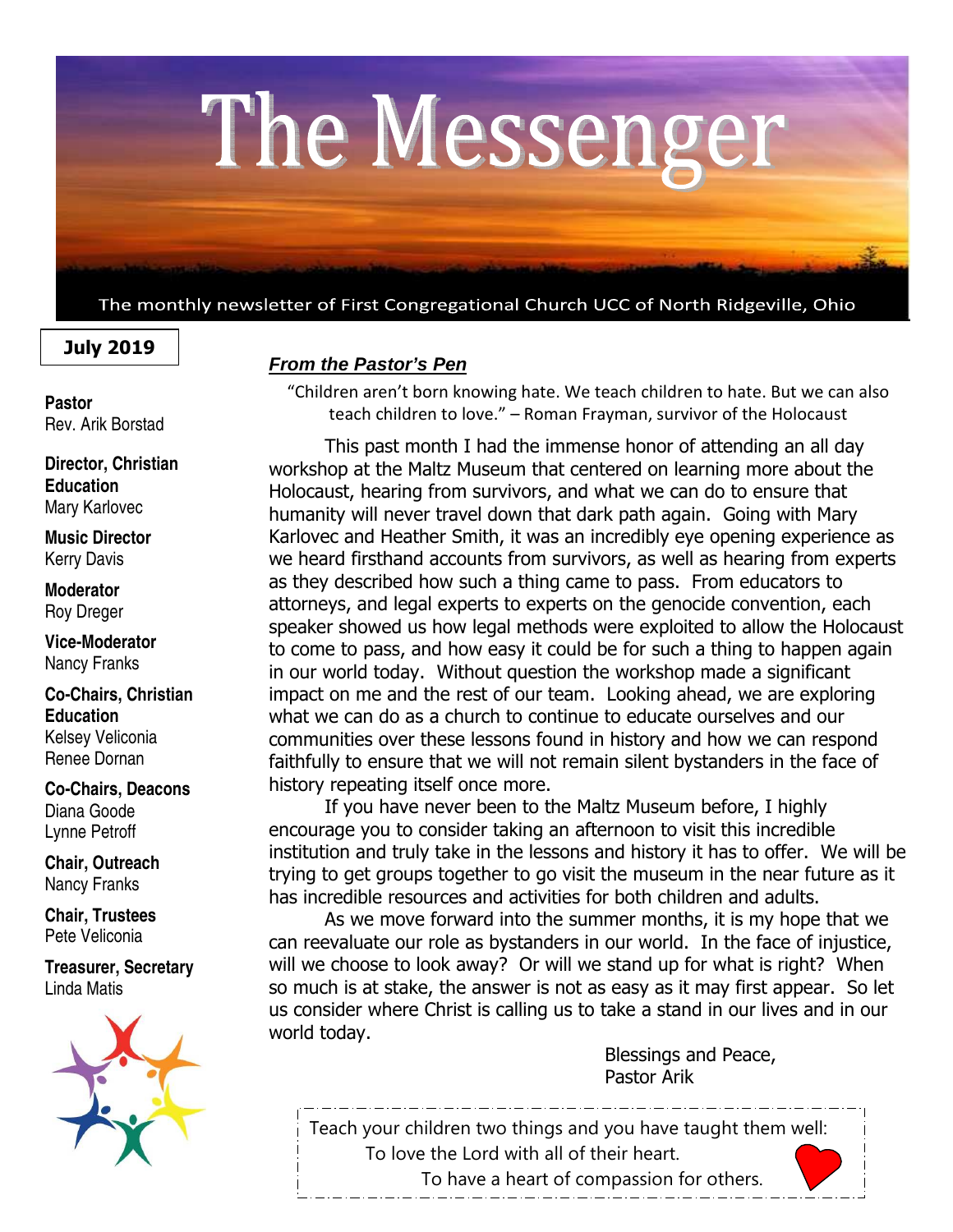# **Moderator's Moment – Roy Dreger**

Do you have a beach towel that looks like an American flag? How about those napkins for your Fourth of July picnic; do they look like the U. S. flag? How about that flag on a plastic holder that fits in your car's closed window? Because of July  $4<sup>th</sup>$  coming up I thought I might share a few of the regulations from the U. S. Flag Code. While these are included in federal law, there are no penalties given for civilians improperly using or displaying the flag. A few selected items you may not have known:

- •The flag should not be draped over the hood, top, sides, or back of a vehicle or of a railroad train or a boat. When the flag is displayed on a motorcar, the staff shall be fixed firmly to the chassis or clamped to the right fender.
- •No other flag or pennant should be placed above or, if on the same level, to the right of the flag of the United States of America, except during church services conducted by naval chaplains at sea, when the church pennant may be flown above the flag during church services for the personnel of the Navy.
- •The flag should never be used for advertising purposes in any manner whatsoever. It should not be embroidered on such articles as cushions or handkerchiefs and the like, printed or otherwise impressed on paper napkins or boxes or anything that is designed for temporary use and discard. Advertising signs should not be fastened to a staff or halyard from which the flag is flown.
- •No part of the flag should ever be used as a costume or athletic uniform. However, a flag patch may be affixed to the uniform of military personnel, firemen, policemen, and members of patriotic organizations.

There is much more found in THE UNITED STATES CODE, TITLE 36, CHAPTER 10 titled PATRIOTIC CUSTOMS which contains the full flag code as well as information about the national flower, motto, and march. This July 4<sup>th</sup> fly your flag proudly! Have a happy (and safe)

4<sup>th</sup> of July!



# **Christian Education Corner – Mary Karlovec**

**Water,** one of the sacred gifts God has given us, is the focus of our summer intergenerational activities. In June, we visited the story of Creation and discussed the vital role water plays in the life of our planet. Our **July** 



**21st** session will explore different characteristics of water and we will learn more about the many bodies of water found on earth. Our theme is "Jesus Stills the Waves." Come prepared for "waves" with swim suit and

towel to change into that Sunday. Don't forget your brown bag lunch. This event will be TOTALLY at church. Our third event will take place on Sunday, August 18 at Pier Lon Park. We will gather at 1:00 for our themed activities "Gathering at the Well." After that we will have time for swimming, games and just relaxation. We will conclude with dinner at 5:00. The cost to enter the park is \$6.00 for those 4 years old and up. More information will be in the August Messenger and Sunday bulletins.

Ladies: Have you registered for the **Women's Retreat** which is November 1-3 at Punderson State Park? I need you reservations and deposit ASAP! PLEASE consider being a part of this wonderful weekend! See me with any questions! I need reservations by July 15 as I have to give Punderson a count of the number of rooms needed.

It is time to start thinking about **Fall Sunday School** and the Board of Christian Education needs TEAM TEACHERS for four classrooms. At the most, you are responsible for only two Sundays a month and an



awesome curriculum is provided! Please talk to me if interested!

# **Deacons' Desk – Diana Goode**

It is great to hear the organ being played in the church once again. The restoration is complete so I thought I would give you an update on the funding of the project. As of June 25 we are short \$8,068.50 to fully repay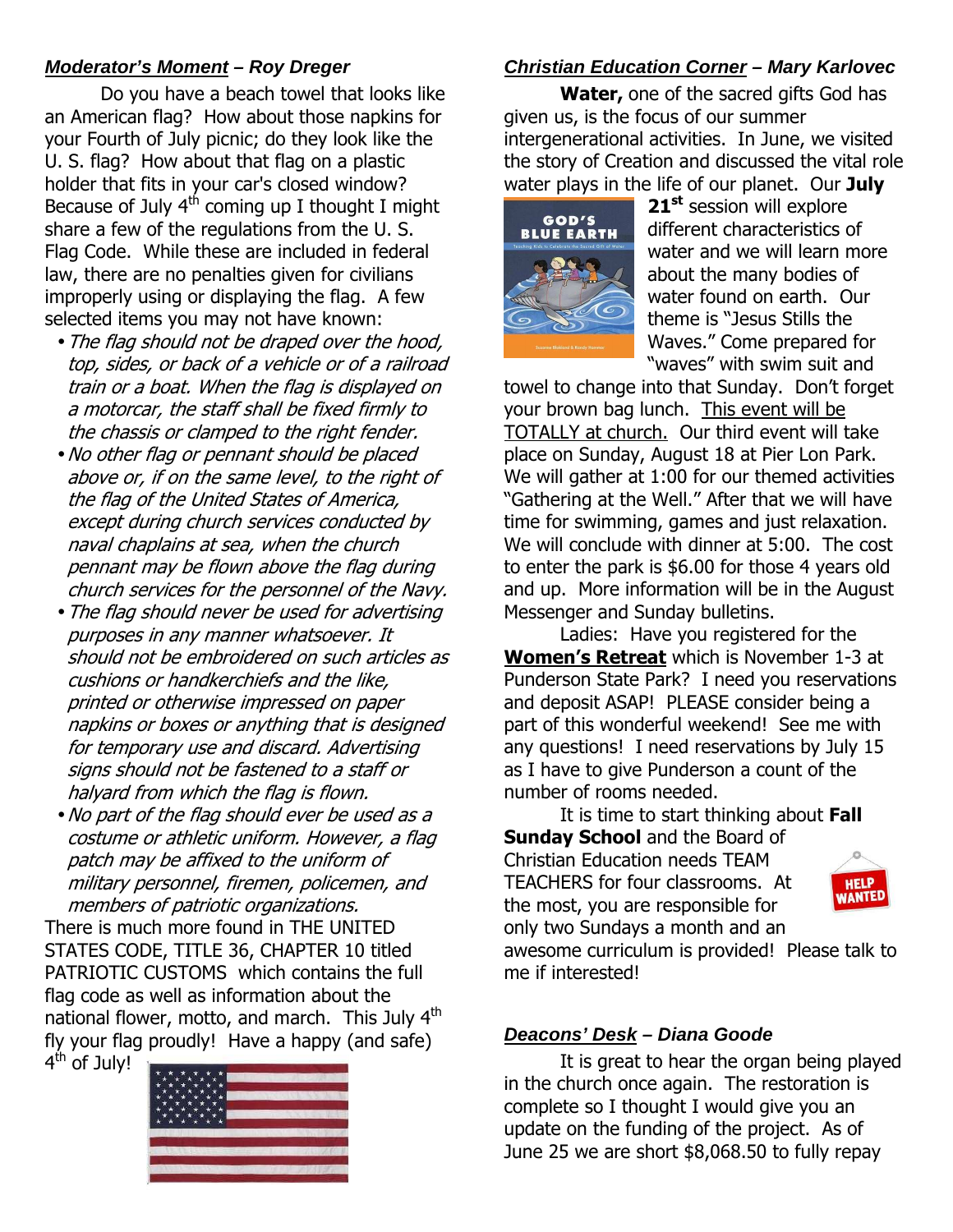the capital improvement fund for the replacement of the magnets (which control the air flow in the organ). The decision to have this work done was made after the organ was removed and dismantled and it was discovered that the magnets were wearing out and would need to be replaced in the not so distant future. Rather than paying for the organ to be taken apart again, it was more cost efficient to replace the magnets now.

Additionally, we still need to have all the stops regulated. Regarding the stop regulation, right now, if you play up the scale on many of the stops, the pipes will make sounds that are different in color and volume. Compared to adjacent pipes on the keyboard, some pipes are loud. Some are soft. Some are bright. Some are dark. Regulation is making all the pipes the same volume and color of sound. The end result is a much more musical sound. Donations are still being accepted and a fundraiser will be planned in the near future to help with the funding.

 Deacons also want to remind everyone that there will be a benefit Arts Afternoon planned on October 20 from 3-6 pm with music in the sanctuary and an art show and reception following in Fellowship Hall. Donations will be taken for Community Care. If you would like to share your talents--sing, play, or display--please contact a Deacon or the church office by August 20 so we can plan the day. Please notify the church office by September 10 of the music selections and art type to be displayed.

#### **Trustees' Turn – Pete Veliconia**

Welcome to Summer! As I write this, work is progressing on the back entrance project and we hope to be finished very, very soon. It is shaping up very nicely and will be painted, the side rails installed for the steps, and the new light will be installed for safety purposes.

There have been a lot of water and sewer issues in the church lately which is to be expected, but we need your help with some things. Please do not flush anything down the toilets that you wouldn't at home; this includes wipes that say they are flushable. We had to

have the drain pipes snaked out and we don't want to do it again. The church has a very old system and we are trying to keep it as clear as possible. It is very expensive to clear out the drains and we have enough issues to deal with.

We are still looking for a company to sand blast or strip the paint from the front doors and possibly re-stain them. Let us know if you know a company that we can contact. We are running into dead ends when it comes to this and it is probably too big to do on our own. Any info is appreciated. Thanks in advance.

We wish to thank those who were able to help out during our yard spruce up day. It looks fantastic especially when compared to the construction nightmare that is Center Ridge Rd. This is another reminder to please be careful when entering or exiting the church grounds. We never know what entrance or exit will be opened or how wide or uneven it will be.

#### **Outreach Committee News**

Summer Lunch Program: Approximately 10 weeks of prepared lunches need to be covering during summer vacation for the children of clients of Community Care. That amounts to five lunches per week per child (500 per week total). Please help provide part of the lunch by donation some or all of the following: **snack packs of individually wrapped fruit, pudding or J-ello cups, cheese and crackers, cookies, cupcakes, granola bars and/or Capri Sun juice pouches**. Bring your donations to church and put them in our Community Care donation boxes now through August. Thank you from all the kids being served. God loves a cheerful giver—that's us!

### **Parish Nurse Notes – Karen Dreger Deprescribing**

What is Deprescribing? Deprescribing is the planned and supervised process of dose reduction or stopping of medication that might be causing harm, or no longer be of benefit. Deprescribing is part of good prescribing – backing off when doses are too high, or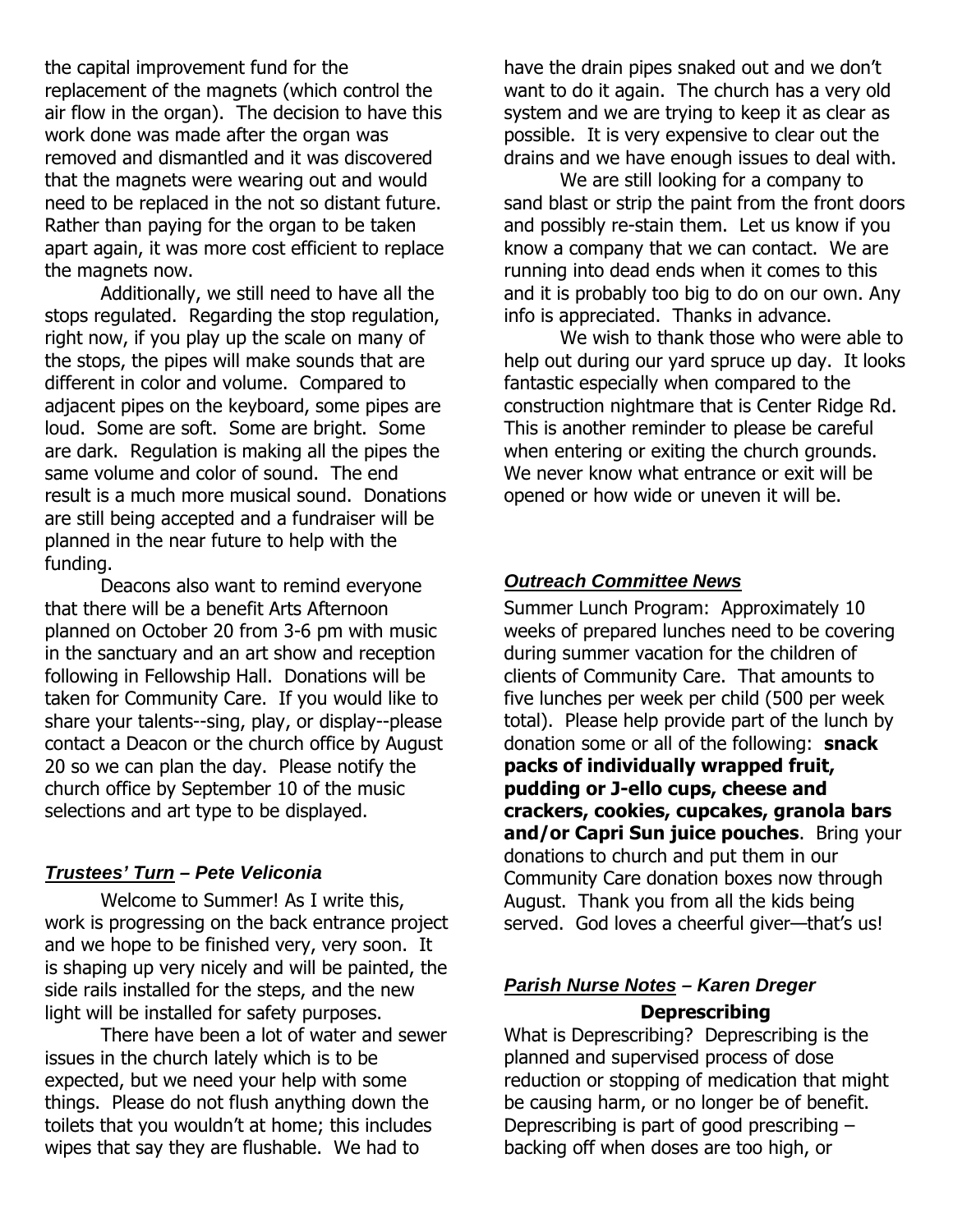stopping medications that are no longer needed. Medications that were good then might not be the best choice now.

 Use of some medication, especially as people get older or more ill, can cause more harm than good. Optimizing medication through targeted Deprescribing is a vital part of managing chronic conditions, avoiding adverse effects and improving outcomes. The goal of Deprescribing is to reduce medication burden and maintain or improve quality of life.

 Sometimes, when reducing medications, adverse drug withdrawal events can happen. These are like side effects of stopping medications. It could be as simple as worsening pain while reducing dose of a pain medication. Or, it could be more serious. Some medications need to be reduced slowly to avoid withdrawal effects. Deprescribing is best done with the partnership of a health care provider.

 Conversations about Deprescribing among prescribers, pharmacists, other health care professionals and patients can be made easier when everyone is aware the benefits and harms of medications, how these can change over time and what to do about it.

-deprescribing.org



**Meet the Eatons**  Jon, Amy, Ella

**Jon** is a territory manager for Apria Healthcare. Amy is a nuclear medicine technologist for the Cleveland Clinic. **Ella** is 4 years old and is currently involved in karate and gymnastics. They enjoy listening to all kinds of music, going to "the big pool" and playing tag.

**Best thing about First Congregational Church:** "The welcoming atmosphere."



## **Women's Book Club**

On July 15 we will meet on Krista O'Neill's patio and discuss The Last Runaway by Tracy Chevalier.



By the time you read this newsletter, the new Peace Pole should be in place near the east parking lot under the big tree. Also, there will be a bench for you to take some time to sit and pray for world peace.

"The Peace Pole reminds us to keep peace ever-present in our thoughts. As we learn to honor one another, our environment, plants, animals and all creation on Earth, the vision of global peace will gradually become a natural way of life, a true culture of Peace." -"The Peace Pole Project" Peace Pole Makers USA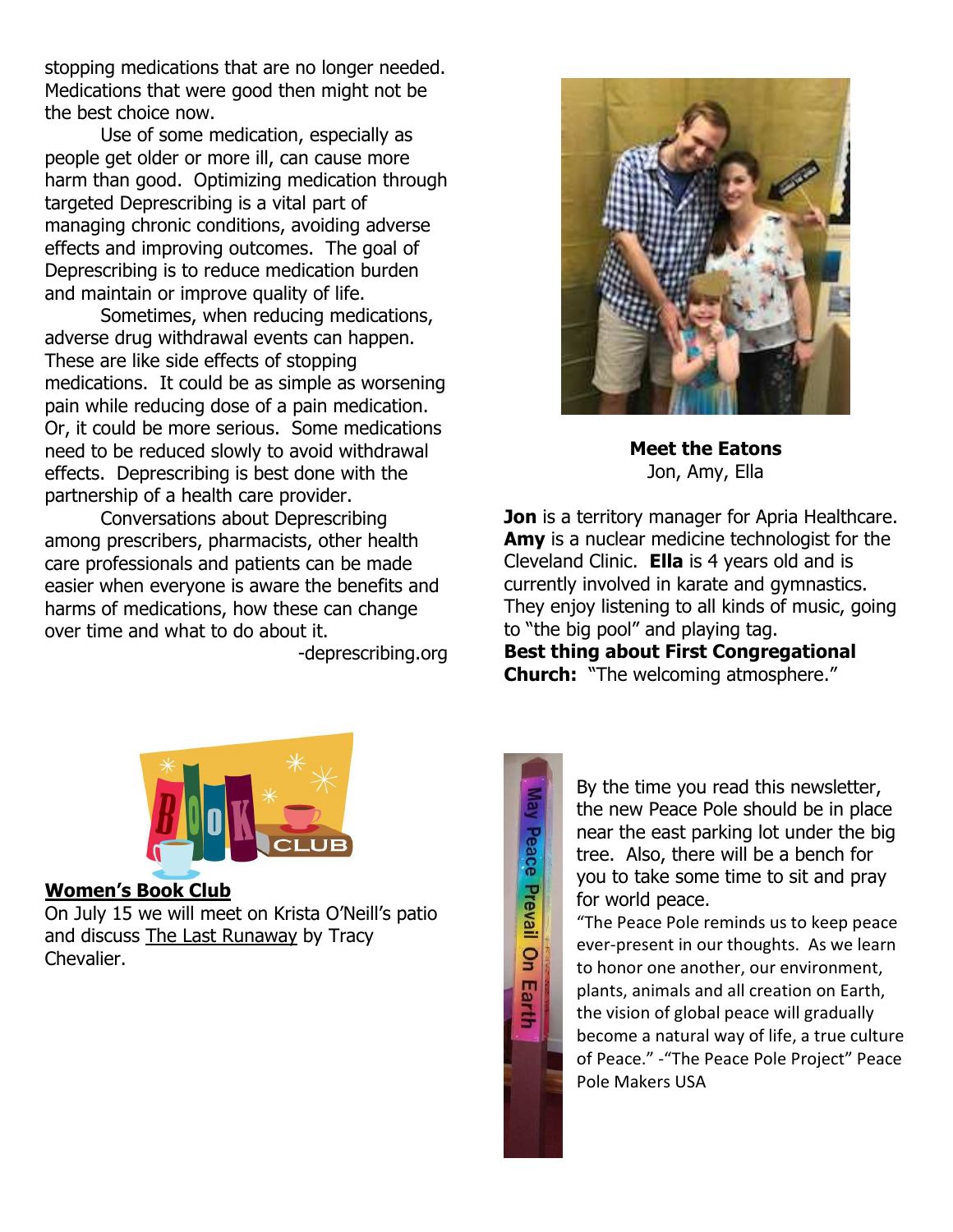## **Ushers & Greeters**

| June           |                                                |
|----------------|------------------------------------------------|
| 30             | Vonnie Packard, Ann Olesen, Regenia Comerford  |
| July           |                                                |
| $\overline{7}$ | Joe Pesch, Ric Sasse, Edie Phillips            |
| 14             | Shirley Sunyak, Becky Williams, Krista O'Neill |
| 21             | Nancy Findlay, Lynne Petroff, Millie Gilly     |
| 28             | Linda Matis, Pete Veliconia, Tess Anderson     |

#### **Acolytes**

| June |                      |  |  |  |  |
|------|----------------------|--|--|--|--|
| 30   | Mackenzie Pero-Luter |  |  |  |  |
| July |                      |  |  |  |  |
|      | Jillian Smoker       |  |  |  |  |
| 14   | Abigail Packard      |  |  |  |  |
| 21   | Claire Wolanski      |  |  |  |  |
| 28   | <b>Beth Dornan</b>   |  |  |  |  |

#### **Nursery**

| June |                       |  |  |
|------|-----------------------|--|--|
| 30   | <b>Shirley Sunyak</b> |  |  |
| July |                       |  |  |
|      | Linda Matis           |  |  |
| 14   | Renee Dornan          |  |  |
| 21   | Ann Olesen            |  |  |
| 28   | <b>Shirley Sunyak</b> |  |  |

- 7/3 Sebastian Smoker
- 7/6 Joan Bier
- 7/6 Dahlia Wolanski
- 7/14 Sage Borstad
- 7/14 Bob Karlovec
- 7/15 Jenn Anderson
- 7/15 Edie Phillips
- 7/22 Anita Packard
- 7/25 Diana Goode
- 7/25 Andrea Summer



- 7/3 Bob & Nancy Franks
- 7/4 Greg & Kim Cromwell
- 7/12 Kurt & Renee Dornan
- 7/18 Bob & Mary Karlovec
- 7/21 Brian & Barb Zinsmeister
- 7/22 John & Dawn Alpine
- 7/24 Mark & Jen Murphy
- 7/25 Arik & Allison Borstad

Our new online giving solution is up and running! Whether you want to make a one-time payment or set up a recurring payment, our new giving platform is quick and easy!

Giving can be done in any of the following ways:

- Visit fccalive.org/ and click the "Give" button at the bottom of the homepage
- Go to pushpay.com/g/fccalive
- Text FccAlive to 77977 on your phone!